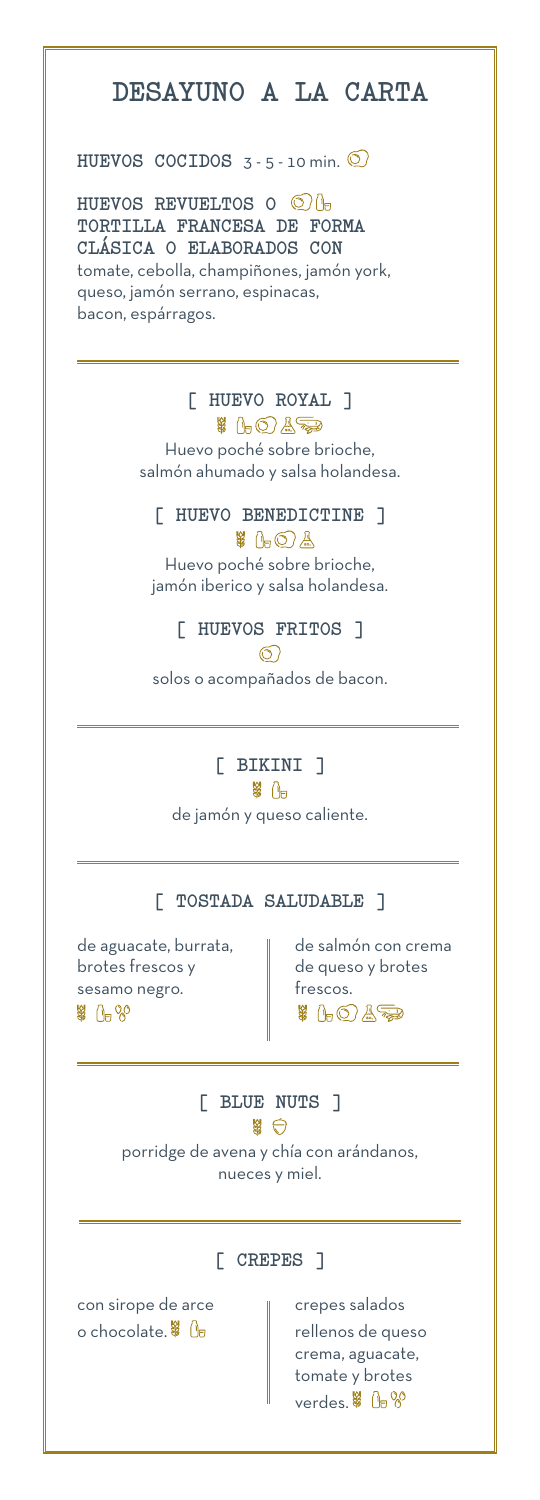# **BREAKFAST**

**EGGS BOILED**  $3 - 5 - 10$  min.  $\odot$ 

**SCRAMBLED EGGS OR FRENCH OMELET IN CLASSIC FORM OR ELABORATED WITH** tomato, onion, mushrooms, york ham, cheese,

serrano ham, spinach, bacon, asparagus.

# **[ EGGS ROYALE ]**

# 1-0A<del>.3</del> Poached egg on brioche, smoked salmon and hollandaise sauce.

#### **[ HEGGS BENEDICTINE ]**

 $\frac{11}{2}$  (b)  $\frac{1}{2}$ Poached egg on brioche, Iberian ham and hollandaise sauce.

## **[ FRIED EGGS ]**

 $\circledcirc$ 

on their own or with bacon.

# **[ BIKINI ]**

第 八日

Sandwich ham and cheese.

#### **[ HEALTHY TOAST ]**

with avocado, burrata,  $\parallel$  smoked salmon fresh sprouts and black  $\parallel$  with cream cheese sesame seeds. **and fresh sprouts.** \$ 0-80

 $\frac{11}{100}$   $\frac{1}{100}$ 

**[ BLUE NUTS ]**  \$ 0 oat and chia porridge with blueberries, walnuts and honey.

### **[ CREPES ]**

chocolate syrup. **cream cheese**, \$ 0-

with maple or  $\parallel$  Crepes stuffed with avocado, tomato and green sprouts. \$ 0-80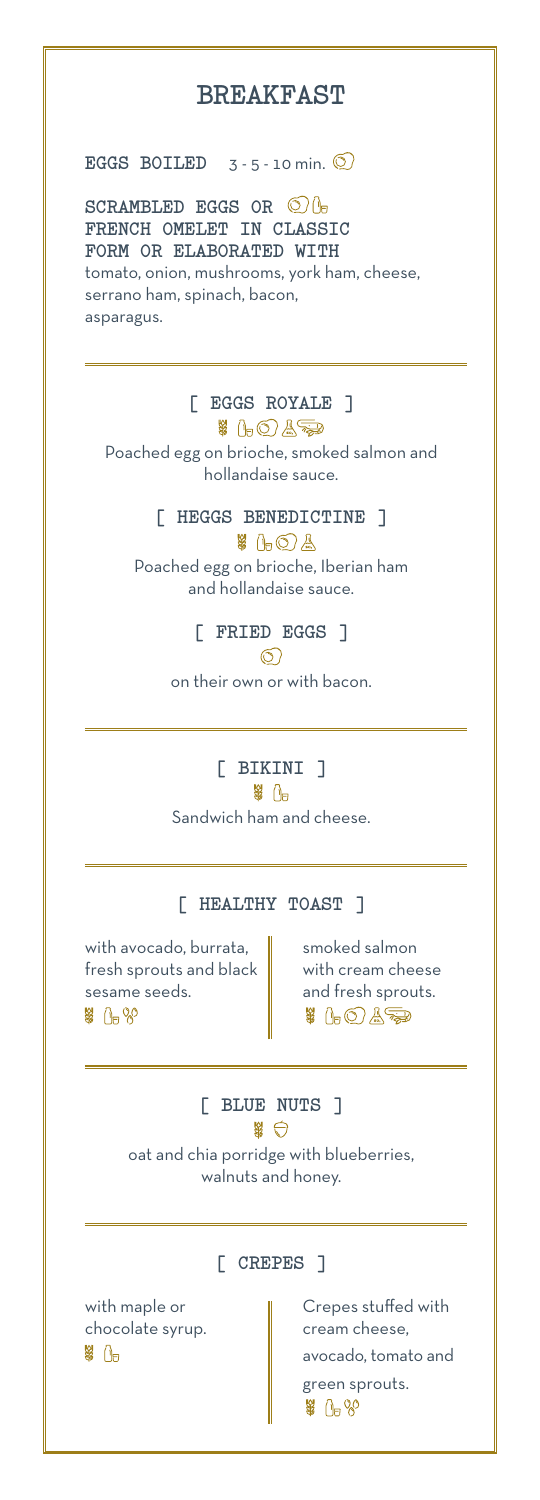# **FRÜHSTÜCK**

**EIER GEKOCHT**  $3 - 5 - 10$  min.  $\odot$ 

**RÜHREI ODER FRANZÖSISCHES OMELETT IN KLASSISCHER FORM ODER VERFEINERT MIT**

Tomate, Zwiebel, Champignons, Yorker Schinken, Käse, Serranoschinken, Spinat, Speck, Spargel.

## **[ ROYAL-EIER ]**

# 1-0A<del>.3</del> Pochiertes Ei auf Brioche, Räucherlachs und Sauce Hollandaise.

#### **[ EIER BENEDIKTINER ]**

\$ 1-0A

Pochiertes Ei auf Brioche, iberischer Schinken und Sauce Hollandaise.

> **[ SPIEGELEIER ]**   $\circledcirc$

allein oder mit Speck.

**[ BIKINI-SANDWICH ]** 第 八日

Schinken und Käse.

#### **[ GESUNDER TOAST ]**

mit Avocado, Burrata, Räucherlachstoast frischen Sprossen **mit Frischkäse und** und schwarzem **frischen Sprossen.** Sesam. \$ 0-80

■ げし 賞号

**[ BLAUE NÜSSE ]**  器 白

Hafer- und Chia-Brei mit Heidelbeeren, Walnüssen und Honig.

mit Ahorn-oder **National Constant** Unsere Crepes, Schokoladensirup. gefüllt mit 第∬⊟

#### **[ CREPES ]**

 Frischkäse, Avocado, Tomate und grünen Sprossen